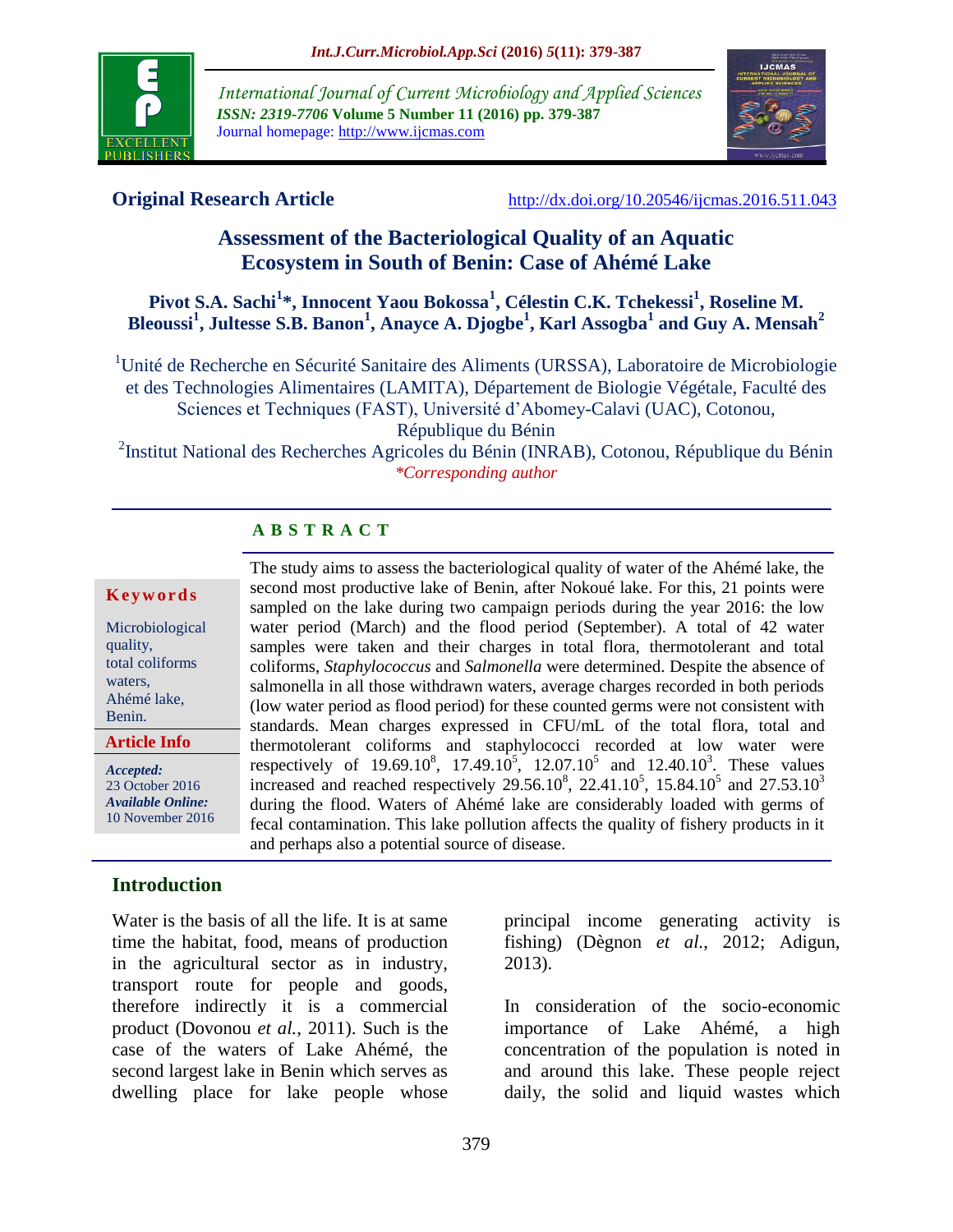come from their various activities in the lake or on the banks. The throwing out of the urban waters which come from the waterside agglomerations and the contributions of Couffo river, are also sources of contamination of the ecosystem (Dimon *et al.*, 2014).

In addition, within the context of their fishing activities, large quantities of branches for the fish traps construction commonly called "acadjas" are routinely abandoned or dumped by fishermen in the water (Dovonou *et al.*, 2011; Sachi *et al.*, 2016).

The lake is facing serious environmental problems including pollution (Agonkpahoun, 2006; Dimon *et al.*, 2014). What may be the cause of the disappearance of certain animal aquatic species and/or plant and therefore carry away the malfunctions of the food chain (Dimon *et al.*, 2014).

The objective of the study is to assess the bacteriological quality of the lake water Ahémé by determining of their mean loads in total flora, thermotolerant and total coliforms, staphylococcus and salmonella.

## **Materials and Methods**

#### **Frames of the study**

The geographic cadre of this study is Lake Ahémé (Figure). It is located in southwestern of Benin. Between the parallel 6 ° 20 'and 6 ° 40' North and meridians 1 ° 55' and 2° East and with approximately an area of 80 km2 at low water, it stretches between Topka-Domé and Guézin according to the North-East-South-West direction and between Topka-Domé and Bopa following the North-South direction. It serves as a natural boundary between the departments

of Mono and Atlantic. Ahémé the lake is a valley that receives Couffo river waters in the northern part and is connected to the coastal lagoon of Grand-Popo by the channel called "Aho" (Niyonkuru and Lalèyê, 2012; Dèdjiho, 2014).

Microbiological analyzes were done in the Laboratory of Microbiology and Food Technology (LA.MI.TA.) based in Cotonou (Benin).

## **Materials**

Several materials were used in this study as: the field materials which include a GPS (to identify sampling points), 1L bottles of sterilized water ballasted (for sample collection), an icebox with icicles (for storing samples), a water analysis suitcase including a digital peak thermometer (-50 ° C to 150 ° C to measure the temperature of the water) and an electronic pH meter (Hanna Instruments HI 96107) previously calibrated with buffer solutions of pH 4.1 and 7.1 for measuring the pH of water; mineral material consisting essentially of the drawn water samples; and standard laboratory equipment used for various microbiological analyzes.

## **Sampling**

The data for this study come from 21 sampling points on the lake Ahémé symbolized P1 to P21 (Figure) whose geographical coordinates are presented in Table 1. These sampling points are obtained after the Lake mesh. The size of a mesh is 4 km<sup>2</sup> and vertex of each mesh constituted our water sampling sites. Two sampling campaigns were conducted. A first campaign unrolled during the low water period in March 2016 and a second during the flood period in September 2016. A total of 42 water samples were taken. Bottles of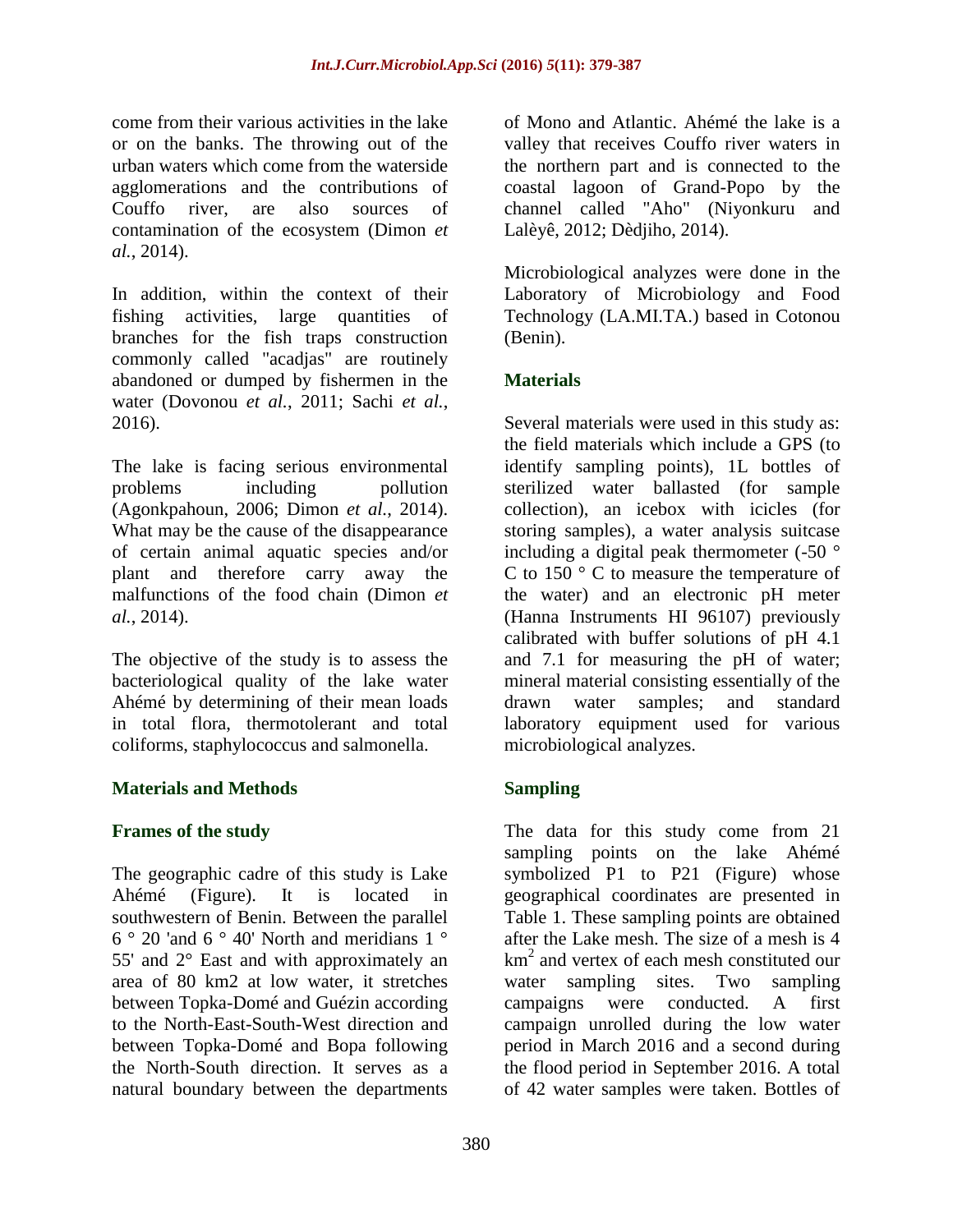1L of ballasted water sterilized and provided of a rope have been used in order to draw water in depth. The samples have been named carefully with all necessary information and have immediately been routed to the laboratory in an icebox with ice.

#### **Assessment of microbiological quality**

Microbiological analysis consisted in counting the total mesophilic flora on PCA (Oxoid CM 0325) incubated at 30°C during 48 to 72 h (NFV 08-051); total coliforms (NFV 08-060) and thermotolerant coliforms (NFV 08-050) on VRBA-Oxoid CM 0107 (Violet Red Bile Agar) incubated respectivelly at 37°C and at 44°C during 24 h; Staphylococcus on Baird Parker Agar (BP-Oxoid CM 0275) at egg yolk and potassium tellurite incubated at 37°C during 24 h (NFV 08-057-1) and Salmonella (NF EN ISO 6579) on SS Agar according to the following stages: pre enrichment (incubation solutions mothers at 37°C for 20 h); on enrichment broths Muller Koffman incubated at 37°C for 24 h and Rappaport Vassiliadis incubated at 37°C for 24 hours; isolation on Hektoen agar and incubated at 37°C for 24 h and Xylose Lysine Deoxycholate Agar (XLD) incubated at 41°C for 24 h; identifying on the urea-indole medium at 37°C for 2 h. The counting was done by counting the colonies (Guiraud and Galzy, 1980). Microbiological analyzes were performed in triplicate on each sample.

#### **Statistical analyzes of data**

The Excel software was used to perform the calculations. Analysis results were processed using Minitab 16.0 software that permitted to make analysis of variance (ANOVA) and Tukey's test for comparison of means. The significance level of 5% is selected ( $p < 0.05$ ).

#### **Results and Discussion**

#### **Physicochemical parameters**

The mean values of the temperature and pH of the water obtained on the lake were shown in Table 2.

The mean values of pH recorded were between 7.80 and 8.45 during the low water and between 6.55 and 7.25 during floods. For all sampling sites, the average pH of the water obtained during low water was higher than that recorded during the flood period and the difference was 1.23 (Table 2). Similarly, the mean values of the recorded temperature ranged between 28.50 and 29.15°C at low water and between 27.0 and 27.75°C during floods. For all sampling sites on the lake, its average temperature during the low water period was higher than that recorded during the flood period and the difference between these two averages was 1.50°C (Table 2).

## **Microbiological parameters**

Tables 3 and 4 presented the results of bacteriological analyzes of water taken at different points of the lake respectively during low water and flood.

In low water as in flood, a major significant difference ( $p$  = 0.05) was observed between the mean charges obtained at different sampling sites for the total flora, staphylococcus and total coliforms and thermotolerant except for salmonella which noted the total absence in 25mL of all water samples.

The mean charges of the total flora obtained ranged  $14.92.10^8$  and  $24.74.10^8$  CFU/mL during low water and between  $24.22.10^8$  and  $35.29.10^8$  CFU/mL during the flood. For all sampling points, the mean concentration of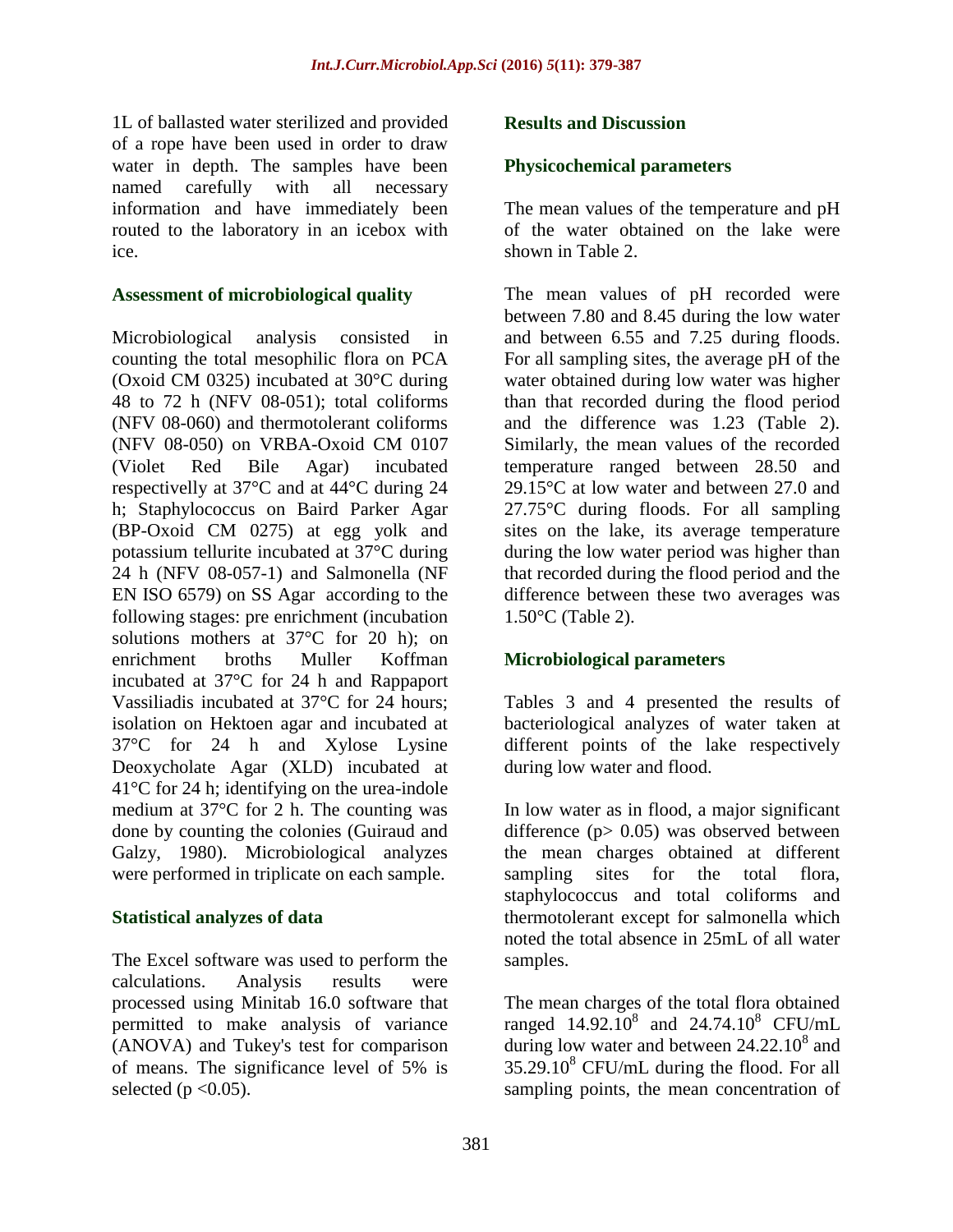total flora resulting flood was 1.5 times higher than that obtained at low water.

The mean concentrations of total coliforms were obtained between  $11.88.10^5$  and  $23.36.10<sup>5</sup>$  CFU/mL during low water and between  $14.37.10^{5}$  and  $28.61.10^{5}$  CFU/mL during the flood. The mean charge for all sampling points obtained during the flood was greater than that recorded during the low water and the difference between these two means was  $4.92.10^5$  CFU/mL.

Mean charges thermotolerant coliform obtained ranged  $7.16.10^5$  and  $16.65.10^5$  CFU / mL during low water and between  $9.27.10^{5}$ and  $22.61.10<sup>5</sup>$  CFU/mL during the flood. For all sampling points, the mean concentration of total flora resulting flood was higher than that obtained by low water and the difference between these two averages was  $3.77.10^{5}$  CFU/mL.

The mean concentrations of staphylococcus obtained ranged  $9.85.10^3$  and  $15.23.10^3$  CFU / mL at low water and between  $22.50.10<sup>3</sup>$ and 31.61.103 CFU/mL during the flood. For all sampling points, the mean concentration of staphylococcus obtained by flood was 2.22 times higher than that obtained at low water.

The mean values of water temperatures recorded on the lake showed that in times of low water as in the flood period (Table 2) are consistent with those of Abu (2001) and Dèdiiho (2014) which found that temperatures between 24 and 35 °C are favorable for good growth of commonly bred fish species. These temperatures are above 15 °C, also favor the development of microorganisms (Rodier *et al.*, 1996 cited by Adjahouinou *et al.*, 2014).

Similarly, the mean values of water pH obtained on the lake showed that in times of low water as in the flood period (Table 2) are favorable for aquaculture because they are between 6.5 and 9 (Kanagire 2001; Dèdjiho, 2014) and also support the growth of microorganisms (Mara, 1980 quoted by Adjahouinou *et al.*, 2014).

Comparison with standards (Directive of the Council of European Communities of 16 June 1975 cited by Servais *et al.*, 2010) different means charges obtained after counting microbial germs shows that all these means charges are much higher than the standards required excepted salmonella (Table 3). These obtained mean charges are much higher than those obtained by Dovonou *et al.,* (2011) and Mégnon *et al.,* (2012) on Lake Nokoué, by Adigun (2013) on Nokoué and Ahémé lakes and the lagoon of Porto-Novo.

High loads of the total flora in the lake are due to the many activities of the local communities and around the lake; discharges of household rubbish and waste in the lake and the banks which are drained later in the lake by runoff and finally to the contributions of its tributaries (Couffo river, coastal lagoon of Grand-Popo) and collectors waste water surrounding communities especially in the rainy season (flood period).

The presence of total coliforms and thermotolerant in waters confirms the noncompliance with hygiene rules by the local population because coliforms are the work of fecal contamination of both men and animals. This is due to the low use of latrines by these populations and unhealthy breeding practices as highlighted the work of Sachi *et al.,* (2016) on Lake Nokoué.

These observations show that the lake Ahémé is extremely polluted by microbial germs.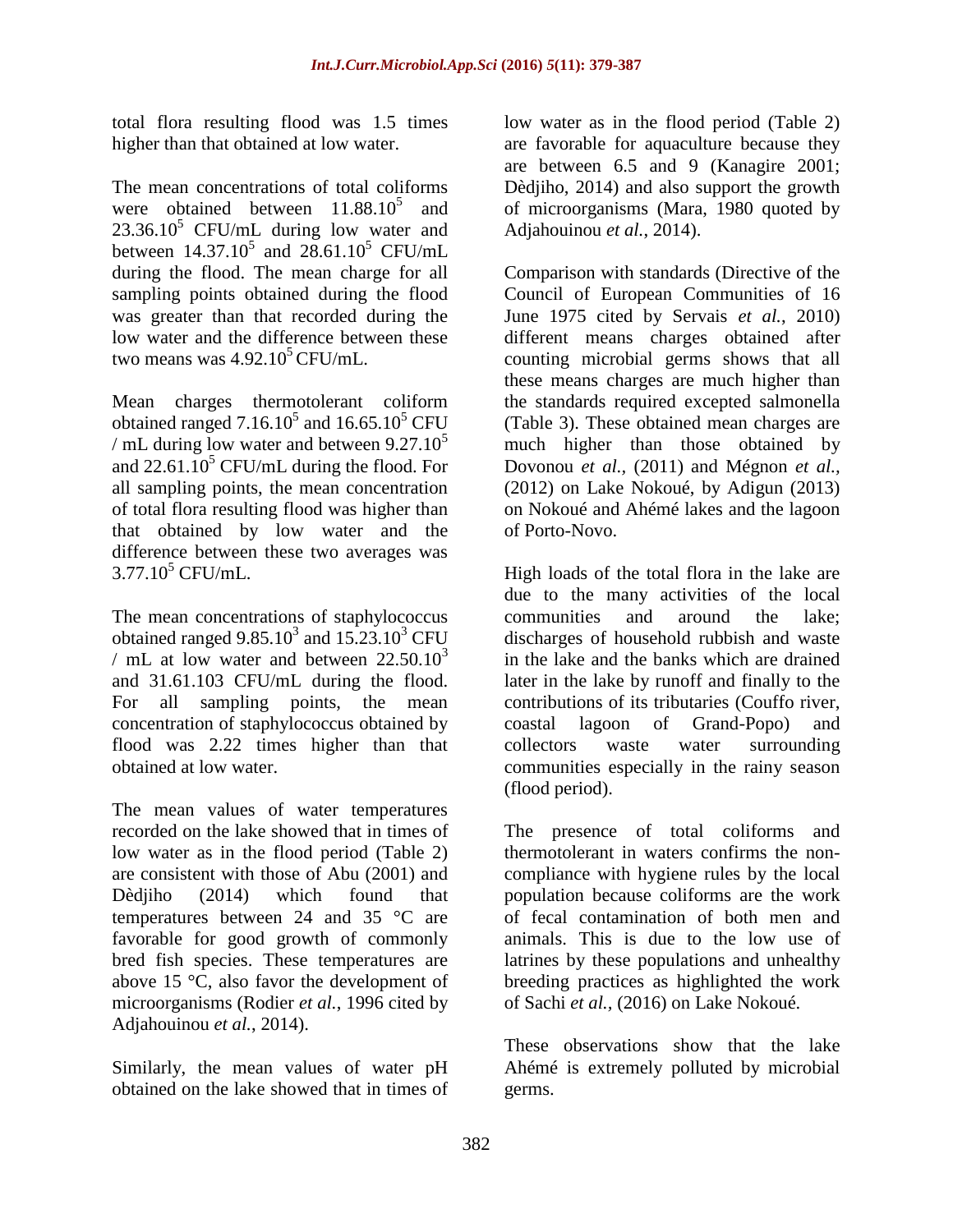

**Fig.1** Card of Ahémé lake with the points of withdrawal of the water samples (Sachi, 2015)

#### **Table.1** Geographical coordinates of the different points of sampling

| Points          | Longitudes (m) | Latitudes (m) |
|-----------------|----------------|---------------|
| P <sub>1</sub>  | 381475.4964    | 708309.156    |
| P <sub>2</sub>  | 383475.4964    | 708309.156    |
| P <sub>3</sub>  | 381475.4964    | 710309.156    |
| P <sub>4</sub>  | 383475.4964    | 710309.156    |
| P <sub>5</sub>  | 385475.4964    | 710309.156    |
| <b>P6</b>       | 381475.4964    | 712309.156    |
| P7              | 383475.4964    | 712309.156    |
| P <sub>8</sub>  | 385475.4964    | 712309.156    |
| P <sub>9</sub>  | 383475.4964    | 714309.156    |
| P <sub>10</sub> | 385475.4964    | 714309.156    |
| <b>P11</b>      | 387475.4964    | 714309.156    |
| P <sub>12</sub> | 385475.4964    | 716309.156    |
| P <sub>13</sub> | 387475.4964    | 716309.156    |
| P <sub>14</sub> | 385475.4964    | 718309.156    |
| P <sub>15</sub> | 387475.4964    | 718309.156    |
| P <sub>16</sub> | 389475.4964    | 718309.156    |
| P <sub>17</sub> | 387475.4964    | 720309.156    |
| P <sub>18</sub> | 387475.4964    | 722309.156    |
| P <sub>19</sub> | 387475.4964    | 724309.156    |
| P <sub>20</sub> | 387475.4964    | 726309.156    |
| P <sub>21</sub> | 387475.4964    | 728309.156    |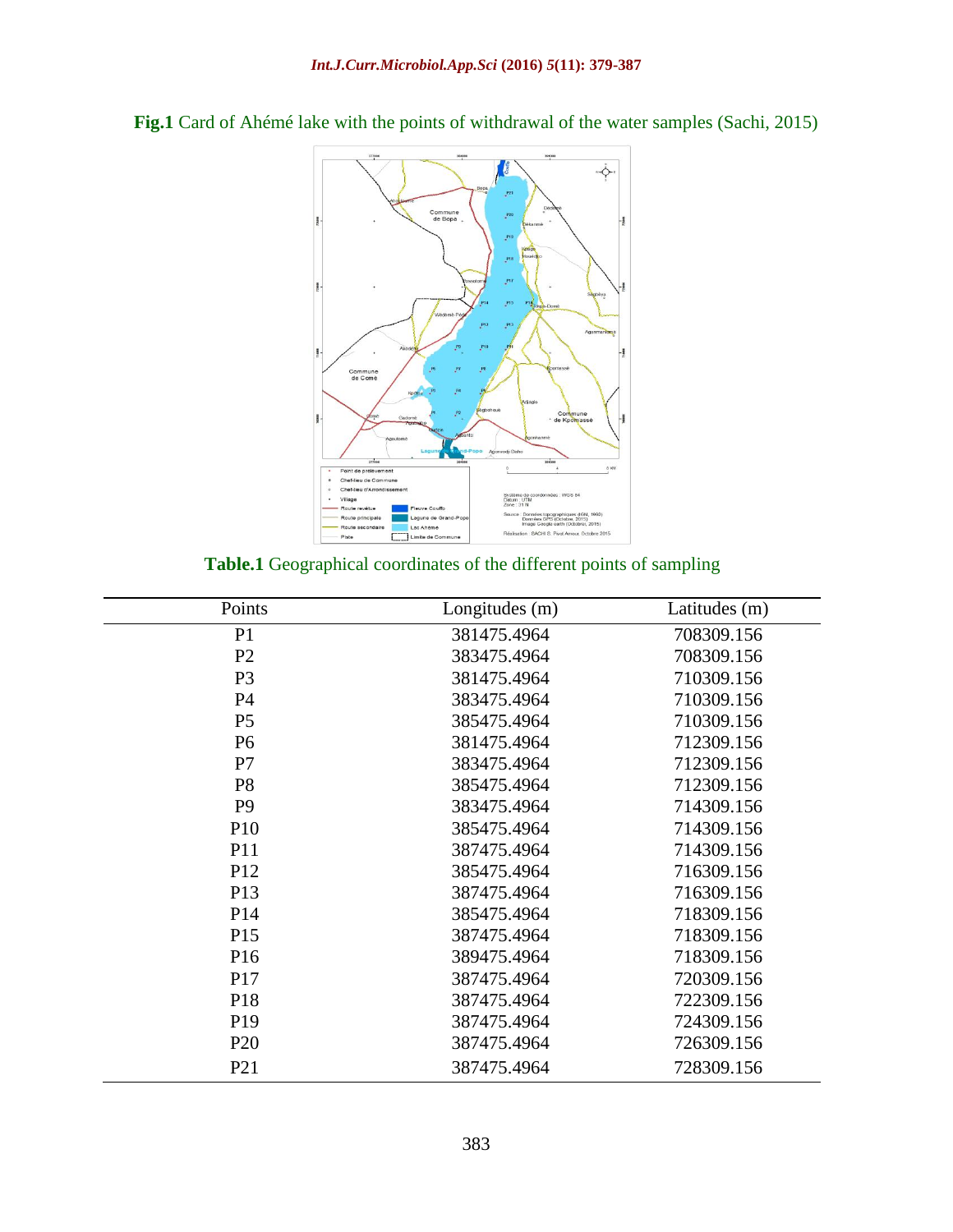| Points          | $(^\circ C)$<br>Temperature |                                | pH                            |                               |
|-----------------|-----------------------------|--------------------------------|-------------------------------|-------------------------------|
|                 | Low water period            | Flood period                   | Low water period              | Flood period                  |
| P <sub>1</sub>  | $28.65 \pm 0.070^a$         | $27.00 \pm 0.000$ <sup>a</sup> | $7.85 \pm 0.070$ <sup>a</sup> | $6.60 \pm 0.000$ <sup>a</sup> |
| P <sub>2</sub>  | $28.80 \pm 0.000^a$         | $27.35 \pm 0.070^b$            | $8.05 \pm 0.070$ <sup>a</sup> | $6.75 \pm 0.070$ <sup>a</sup> |
| P <sub>3</sub>  | $28.70 \pm 0.000^a$         | $27.10 \pm 0.000^a$            | $7.90 \pm 0.000^a$            | $6.65 \pm 0.070$ <sup>a</sup> |
| P4              | $29.05 \pm 0.070^b$         | $27.45 \pm 0.070^b$            | $8.10 \pm 0.000^b$            | $6.80 \pm 0.000^a$            |
| P <sub>5</sub>  | $28.55 \pm 0.070^a$         | $27.05 \pm 0.070$ <sup>a</sup> | $7.80 \pm 0.000$ <sup>a</sup> | $6.55 \pm 0.070$ <sup>a</sup> |
| P <sub>6</sub>  | $28.65 \pm 0.070^a$         | $27.15 \pm 0.070$ <sup>a</sup> | $7.95 \pm 0.070$ <sup>a</sup> | $6.80 \pm 0.000$ <sup>a</sup> |
| P7              | $29.10\pm0.000^b$           | $27.50\pm0.000^b$              | $8.25 \pm 0.070^b$            | $6.95 \pm 0.070^b$            |
| P <sub>8</sub>  | $29.05 \pm 0.070^b$         | $27.40 \pm 0.000^b$            | $8.15 \pm 0.070^b$            | $6.85 \pm 0.070^b$            |
| P <sub>9</sub>  | $28.70 \pm 0.000^a$         | $27.25 \pm 0.070^b$            | $8.05 \pm 0.070^a$            | $6.75 \pm 0.070$ <sup>a</sup> |
| P10             | $29.15 \pm 0.070^b$         | $27.75 \pm 0.070$ <sup>c</sup> | $8.40 \pm 0.000$ <sup>c</sup> | $7.25 \pm 0.070$ <sup>c</sup> |
| P11             | $28.50\pm0.000^a$           | $27.05 \pm 0.070$ <sup>a</sup> | $8.15 \pm 0.070^b$            | $6.85 \pm 0.070^b$            |
| P12             | $29.00 \pm 0.000^b$         | $27.60 \pm 0.000$ <sup>c</sup> | $8.30 \pm 0.000$ <sup>c</sup> | $7.15 \pm 0.070$ <sup>c</sup> |
| P <sub>13</sub> | $28.95 \pm 0.070^a$         | $27.55 \pm 0.070^b$            | $8.15 \pm 0.070^b$            | $6.95 \pm 0.070^b$            |
| P14             | $28.85 \pm 0.070^a$         | $27.20 \pm 0.000^b$            | $8.05 \pm 0.070^a$            | $6.75 \pm 0.070^a$            |
| P <sub>15</sub> | $29.00 \pm 0.000^b$         | $27.65 \pm 0.070$ <sup>c</sup> | $8.45 \pm 0.070$ <sup>d</sup> | $7.25 \pm 0.070$ <sup>c</sup> |
| P16             | $28.85 \pm 0.070^a$         | $27.25 \pm 0.070^b$            | $7.95 \pm 0.070$ <sup>a</sup> | $6.75 \pm 0.070$ <sup>a</sup> |
| P17             | $28.95 \pm 0.070^a$         | $27.50 \pm 0.000^b$            | $8.35 \pm 0.070$ <sup>c</sup> | $7.20 \pm 0.000$ <sup>c</sup> |
| P18             | $28.95 \pm 0.070^a$         | $27.45 \pm 0.070^b$            | $8.30 \pm 0.000$ <sup>c</sup> | $7.05 \pm 0.070^b$            |
| P <sub>19</sub> | $28.85 \pm 0.070^a$         | $27.40 \pm 0.000^b$            | $8.15 \pm 0.070^b$            | $6.95 \pm 0.070^b$            |
| P <sub>20</sub> | $28.80 \pm 0.000^a$         | $27.35 \pm 0.070^b$            | $8.05 \pm 0.070$ <sup>a</sup> | $6.85 \pm 0.070^b$            |
| P <sub>21</sub> | $28.75 \pm 0.070^a$         | $27.20 \pm 0.000^b$            | $7.90 \pm 0.000^a$            | $6.80 \pm 0.000^a$            |
| Means           | $29.64 \pm 0.210$           | $27.85 \pm 0.180$              | $8.10 \pm 0.180$              | $6.87 \pm 0.200$              |

**Table.2** Mean values of temperature and pH of the drawn water samples

Mean values with the same letter on the same line and in the same column are not significantly different at the 5% level. Data represents in table is mean of three replications.  $\pm$  Standard deviation.

| <b>Table.3</b> Mean values in CFU/mL of the germs counted in the samples of water during the |                     |  |
|----------------------------------------------------------------------------------------------|---------------------|--|
|                                                                                              | period of low water |  |

| <b>Points</b>   | <b>Total mesophilic</b>         | <b>Total</b>                    | <b>Thermotolerant</b>           | <b>Staphylococcus</b>            | Salmonella/25mL |
|-----------------|---------------------------------|---------------------------------|---------------------------------|----------------------------------|-----------------|
|                 | flora $(10^8)$                  | coliforms $(105)$               | coliforms $(105)$               | $(10^3)$                         |                 |
| P <sub>1</sub>  | $24.740 \pm 0.170$ <sup>a</sup> | $23.360 \pm 0.113^a$            | $16.350 \pm 0.156^a$            | $15.230 \pm 0.042^a$             | Absent          |
| P <sub>2</sub>  | $21.340 \pm 0.170^b$            | $18.300 \pm 0.042^b$            | $13.360 \pm 0.127^b$            | $14.110\pm0.099^b$               | Absent          |
| P <sub>3</sub>  | $22.120 \pm 0.042$ <sup>c</sup> | $21.650 \pm 0.127$ <sup>c</sup> | $15.790 \pm 0.113^a$            | $14.900 \pm 0.056$ <sup>c</sup>  | Absent          |
| P4              | $17.565 \pm 0.177$ <sup>d</sup> | $11.880 \pm 0.056$ <sup>d</sup> | $9.630 \pm 0.127$ <sup>c</sup>  | $10.290 \pm 0.084$ <sup>d</sup>  | Absent          |
| P <sub>5</sub>  | $22.140 \pm 0.127$ <sup>c</sup> | $20.720 \pm 0.042$ <sup>e</sup> | $15.950 \pm 0.099^{\text{a}}$   | $15.020 \pm 0.056$ <sup>ce</sup> | Absent          |
| P <sub>6</sub>  | $19.695 \pm 0.035$ <sup>e</sup> | $22.440 \pm 0.170^t$            | $14.750 \pm 0.127$ <sup>d</sup> | $13.800 \pm 0.028^b$             | Absent          |
| P7              | $14.920 \pm 0.085$ <sup>t</sup> | $12.550\pm0.099$ <sup>g</sup>   | $7.160 \pm 0.113$ <sup>e</sup>  | $9.850 \pm 0.113^t$              | Absent          |
| P <sub>8</sub>  | $18.440 \pm 0.042$ <sup>g</sup> | $14.240 \pm 0.099$ <sup>h</sup> | $8.840 \pm 0.099$ <sup>r</sup>  | $10.500 \pm 0.056$ <sup>dg</sup> | Absent          |
| P <sub>9</sub>  | $16.675 \pm 0.134$ <sup>h</sup> | $15.810\pm0.085$ <sup>1</sup>   | $10.420 \pm 0.057$ <sup>g</sup> | $11.080 \pm 0.070$ <sup>h</sup>  | Absent          |
| P <sub>10</sub> | $15.670 \pm 0.057$ <sup>1</sup> | $13.170 \pm 0.056$              | $7.900 \pm 0.113^h$             | $10.080 \pm 0.042$ <sup>df</sup> | Absent          |
| P11             | 24.010±0.099                    | $19.260 \pm 0.170^k$            | $12.710\pm0.099^1$              | $12.390 \pm 0.028$ <sup>1</sup>  | Absent          |
| P <sub>12</sub> | $16.250 \pm 0.099$ <sup>h</sup> | $14.090 \pm 0.042$ <sup>h</sup> | 9.260 $\pm$ 0.113 <sup>cf</sup> | $11.340\pm0.099^{h}$             | Absent          |
| P <sub>13</sub> | $17.890 \pm 0.057$ <sup>d</sup> | $15.840 \pm 0.127$ <sup>1</sup> | $11.710 \pm 0.071$ <sup>J</sup> | $12.540\pm0.084$ <sup>1</sup>    | Absent          |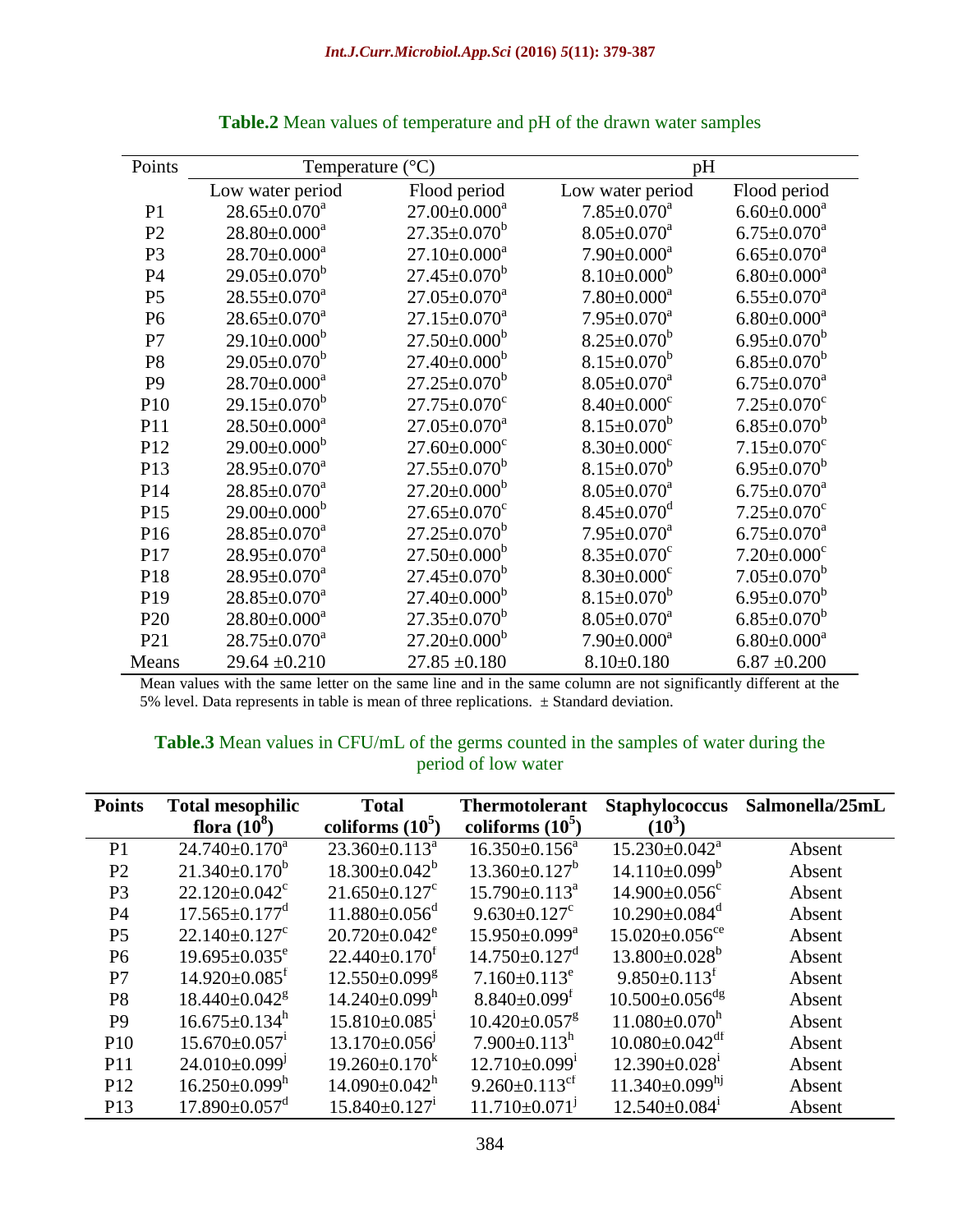| P <sub>14</sub> | $22.515 \pm 0.064$ <sup>c</sup>  | $16.520 \pm 0.056$               | $12.370 \pm 0.113$ <sup>1</sup> | $12.870 \pm 0.042^k$            | Absent |
|-----------------|----------------------------------|----------------------------------|---------------------------------|---------------------------------|--------|
| P <sub>15</sub> | $17.135 \pm 0.148$ <sup>dh</sup> | $14.950 \pm 0.113$ <sup>m</sup>  | $9.660 \pm 0.099$ <sup>c</sup>  | $10.690 \pm 0.056$ <sup>g</sup> | Absent |
| P <sub>16</sub> | $22.075 \pm 0.078$ <sup>c</sup>  | $22.760 \pm 0.099$ <sup>t</sup>  | $16.650\pm0.184^{\text{a}}$     | $15.270 \pm 0.099$ <sup>e</sup> | Absent |
| P <sub>17</sub> | $18.440 \pm 0.099$ <sup>g</sup>  | $14.590 \pm 0.127$ <sup>hm</sup> | $9.810 \pm 0.099$ <sup>c</sup>  | $11.230 \pm 0.084^{h}$          | Absent |
| P <sub>18</sub> | $19.880 \pm 0.085$ <sup>e</sup>  | $16.820 \pm 0.085$               | $11.300 \pm 0.113^k$            | $11.580 \pm 0.113$ <sup>1</sup> | Absent |
| P <sub>19</sub> | $21.550\pm0.127^b$               | $18.370 \pm 0.113$ <sup>n</sup>  | $12.550 \pm 0.127$ <sup>1</sup> | $12.140 \pm 0.113$ <sup>1</sup> | Absent |
| P <sub>20</sub> | $19.535 \pm 0.064$ <sup>e</sup>  | $19.680 \pm 0.156^k$             | $13.080 \pm 0.085^{bi}$         | $12.510\pm0.070^1$              | Absent |
| P <sub>21</sub> | $21.120 \pm 0.085^b$             | $20.220 \pm 0.056$ <sup>o</sup>  | $14.210 \pm 0.127$ <sup>d</sup> | $13.100 \pm 0.028$              | Absent |
| Means           | $19.690 \pm 2.781$               | $17.489 \pm 3.531$               | $12.073 \pm 2.862$              | $12.398 \pm 1.769$              | Absent |

Mean values with the same letter on the same line and in the same column are not significantly different at the 5% level. Data represents in table is mean of three replications.  $\pm$  Standard deviation.

#### **Table.4** Mean values in CFU/mL of the germs counted in the samples of water during the period of flood

| <b>Points</b>   | <b>Total mesophilic</b>         | <b>Total coliforms</b>          | <b>Thermotolerant</b>           | Staphylococcus                     | Salmonella/25mL |
|-----------------|---------------------------------|---------------------------------|---------------------------------|------------------------------------|-----------------|
|                 | flora $(10^8)$                  | $(10^5)$                        | coliforms $(10^5)$              | $(10^3)$                           |                 |
| <b>P1</b>       | $35.290 \pm 0.099^a$            | $28.610 \pm 0.127$ <sup>a</sup> | $22,610\pm0,156^a$              | $31.610\pm0.056^a$                 | Absent          |
| P <sub>2</sub>  | $30.665 \pm 0.148^b$            | $24.415 \pm 0.219^b$            | $17,615 \pm 0,078$ <sup>b</sup> | $29.900 \pm 0.028^b$               | Absent          |
| <b>P3</b>       | $32.005 \pm 0.219^c$            | $27.355 \pm 0.134$ <sup>c</sup> | $20,255\pm0,134^c$              | $30.500 \pm 0.084$ <sup>c</sup>    | Absent          |
| <b>P4</b>       | $27.465 \pm 0.106^{\circ}$      | $14.365 \pm 0.106$ <sup>d</sup> | $11,315\pm0,106^d$              | $24.440 \pm 0.070$ <sup>d</sup>    | Absent          |
| P <sub>5</sub>  | $34.120 \pm 0.099^e$            | $25.110\pm0.085^{be}$           | $22,080 \pm 0,042$ <sup>e</sup> | $31.170 \pm 0.084$ <sup>e</sup>    | Absent          |
| <b>P6</b>       | $29.345 \pm 0.177^t$            | $27.345 \pm 0.177$ <sup>c</sup> | $20,245\pm0,035^{\circ}$        | $30.110 \pm 0.042^t$               | Absent          |
| P7              | $24.220 \pm 0.198^g$            | $16.370 \pm 0.127$ <sup>f</sup> | $9,270\pm0,127^f$               | $22.500 \pm 0.113$ <sup>g</sup>    | Absent          |
| <b>P8</b>       | $28.190 \pm 0.113^h$            | 19.550±0.099 <sup>g</sup>       | $12,340\pm0,099$ <sup>g</sup>   | $22.910 \pm 0.042^h$               | Absent          |
| P <sub>9</sub>  | $26.525 \pm 0.063^1$            | $20.810 \pm 0.056$ <sup>h</sup> | $13,510\pm0.085^{\rm h}$        | $24.180 \pm 0.113$ <sup>d</sup>    | Absent          |
| <b>P10</b>      | $25.870 \pm 0.056$ <sup>1</sup> | $17.535 \pm 0.134$ <sup>1</sup> | $10,885 \pm 0,078$ <sup>1</sup> | $23.590 \pm 0.028$ <sup>1</sup>    | Absent          |
| <b>P11</b>      | $33.810 \pm 0.099^e$            | $24.205 \pm 0.163^b$            | $17,130\pm0,127$ <sup>J</sup>   | $26.470 \pm 0.056$ <sup>1</sup>    | Absent          |
| P <sub>12</sub> | $26.320 \pm 0.127$ <sup>1</sup> | $19.390 \pm 0.085$ <sup>g</sup> | $12,320 \pm 0,127$ <sup>g</sup> | $25.380 \pm 0.070^k$               | Absent          |
| P13             | $27.440 \pm 0.127$ <sup>d</sup> | $21.590 \pm 0.056$              | $14,390 \pm 0,057$ <sup>k</sup> | $26.710\pm0.056$ <sup>1</sup>      | Absent          |
| P <sub>14</sub> | $32.380 \pm 0.156$ <sup>c</sup> | $22.130 \pm 0.056^k$            | $15,430\pm0,085$ <sup>1</sup>   | $27.180 \pm 0.099$ <sup>1</sup>    | Absent          |
| P <sub>15</sub> | $26.685 \pm 0.063^1$            | $19.525 \pm 0.148$ <sup>g</sup> | $12,475 \pm 0,078$ <sup>g</sup> | $24.390 \pm 0.084$ <sup>d</sup>    | Absent          |
| P <sub>16</sub> | $32.775 \pm 0.063^k$            | $27.405 \pm 0.106$ <sup>c</sup> | $20,425\pm0,134^c$              | $31.050 \pm 0.042$ <sup>e</sup>    | Absent          |
| P17             | $28.430 \pm 0.127$ <sup>h</sup> | $19.375 \pm 0.148$ <sup>g</sup> | $12,780 \pm 0,085$ <sup>g</sup> | $28.210 \pm 0.070$ <sup>m</sup>    | Absent          |
| P18             | $29.900 \pm 0.170^{\text{t}}$   | $21.990 \pm 0.099$ <sup>1</sup> | $14,970\pm0,127$ <sup>1</sup>   | $28.760 \pm 0.099$ <sup>n</sup>    | Absent          |
| <b>P19</b>      | $31.700 \pm 0.156^c$            | $23.615 \pm 0.177^b$            | $16,665\pm0,106$ <sup>1</sup>   | $29.180 \pm 0.042$ <sup>o</sup>    | Absent          |
| P <sub>20</sub> | $29.280 \pm 0.127^{\mathrm{f}}$ | $24.330\pm0.085^b$              | $24,330\pm0,085^b$              | $29.780 \pm 0.056^b$               | Absent          |
| P21             | $30.850 \pm 0.184^b$            | $25.600 \pm 0.255$ <sup>e</sup> | $18,700 \pm 0,113$ <sup>m</sup> | $30.190 \pm 0.070$ <sup>c, f</sup> | Absent          |
| <b>Means</b>    | $29.564 \pm 3.073$              | $22.413 \pm 3.911$              | 15.844±3.892                    | 27.533±2.991                       | Absent          |
| <b>Norms</b>    | 10 <sup>4</sup>                 | $5.10^2$                        | $2.10^2$                        | 10                                 | Absent/25mL     |

Mean values with the same letter on the same line and in the same column are not significantly different at the 5% level. Data represents in table is mean of three replications.  $\pm$  Standard deviation

The presence of staphylococcus (pathogen) at high concentrations in the lake water confirmed the high prevalence of diarrheal diseases and skin diseases reported by health

workers lake communities as highlighted Dovonou *et al.,* (2011) on Lake Nokoué.

In conclusion, the study assesses the bacteriological water quality of the lake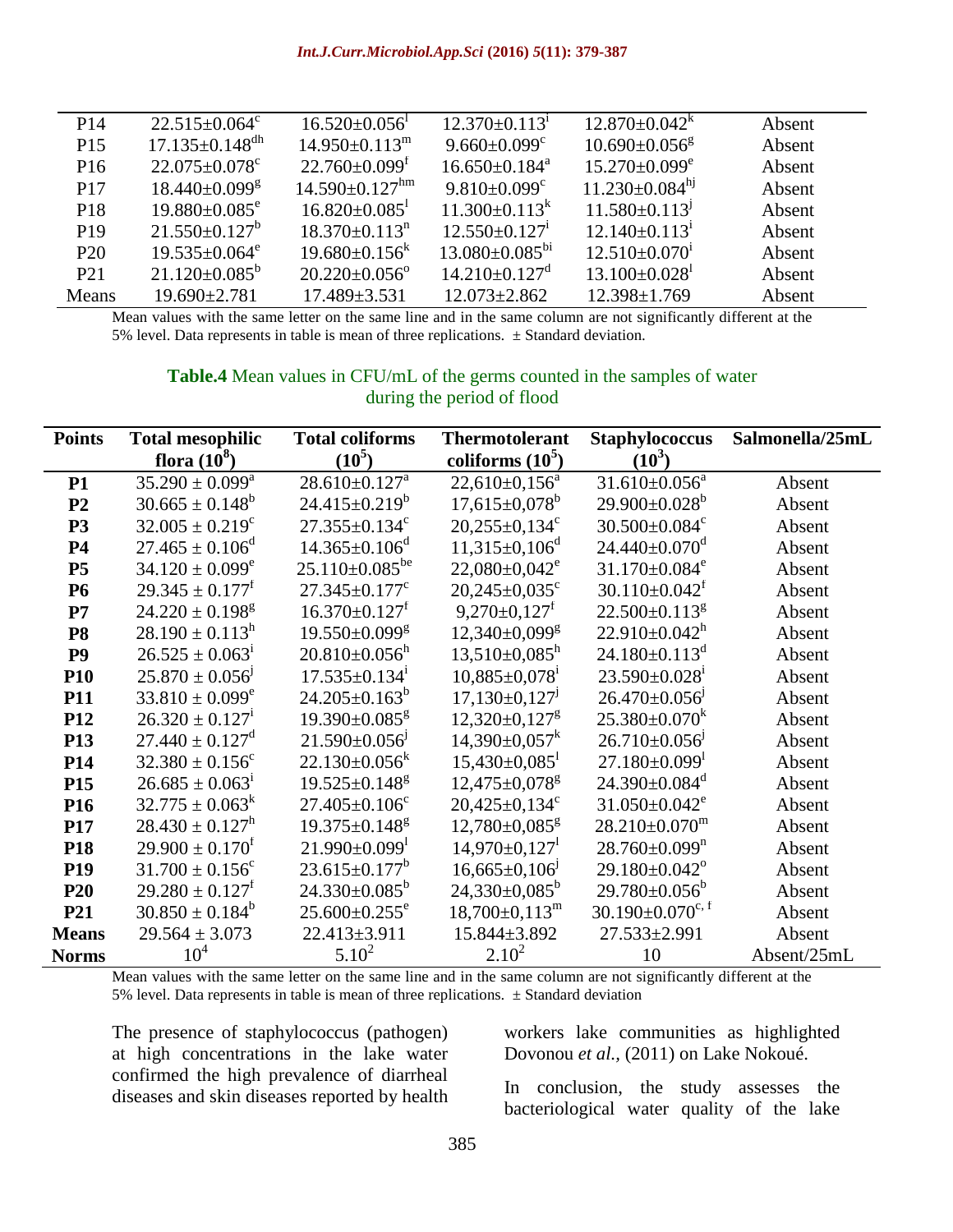Ahémé. It appears that the Ahémé lake is heavily polluted and its waters carry significant microbial charges especially bacteria, witness for fecal pollution and which are not consistent with standards. The main sources of pollution of the lake from waste are resulting from human activities of the local population (household waste discharges, biomedical waste, leaching, and discharges of domestic wastewater). This pollution of the lake can affect the microbiological quality of fish products they offer. It falls to the Beninese public authorities to undertake urgently reorganization plan for the lake and this by:

- Purifying discharges from storm water drainage collectors from the surrounding areas of the lake;

Organizing information campaigns, education and awareness of the local population with good attitudes and hygiene practices for better management of the lake;

- Building more latrines and public showers for these populations;
- The implementation of a wastewater treatment system, waste and domestic waste on the lake.

These actions will improve the quality of the lake water so that fish products and will also help prevent the epidemiological episodes due to recurrent water borne diseases especially in rainy seasons, periods of high unhealthy.

## **References**

Abou, Y. 2001. Effet d'une couverture d'*Azolla* LAM sur la production piscicole du tilapia *Oreochromis niloticus* (L.) en étangs dans la banlieue de Cotonou (Bénin). Mémoire d'études

complémentaires en éco-technologie des eaux continentales. Faculté des Sciences. Facultés Universitaires Notre Dame de la Paix. Belgique. 85p.

- Adigun, A.E.N. 2013. Caractérisation microbiologique et physico-chimique des eaux et produits de pêche au Bénin: Cas des lacs Nokoué et Ahémé et de la lagune de Porto-Novo. Mémoire de Master. FAST/UAC. Bénin. 73p.
- Adjahouinou, D.C., Yèhouénou, B., Liady, M.N.D., Fiogbé, E.D. 2014. Caractérisation bactériologique des eaux résiduaires brutes de la ville de Cotonou. *J. Appl. Biosci.,* 78: 6705-6713.
- Agonkpahoun, E. 2006. Evaluation de la pollution des eaux continentales par les métaux toxiques : Cas de la rivière Okpara et du lac Nokoué au Bénin. Thèse de Doctorat. Université d'Abomey-Calavi. Bénin. 87p.
- Dédjiho, C.A. 2014. Etude diagnostique de la pollution chimique des plans d'eau du complexe lagunaire du Sud-Ouest du Bénin : Cas du lac Ahémé-gbézoumè. Thèse de Doctorat. Université d'Abomey-Calavi. Bénin. 125p.
- Dègnon, G.R., Dahouénon-Ahoussi, E., Adjou, E.S., Ayikpé, O., Tossou, S., Soumanou M.M., Sohounhloué, D.C.K. 2012. Impact des traitements postcapture sur la qualité microbiologique des crevettes (*Penaeus spp*) du lac Ahémé au Bénin destinées à l'exportation. *J. Appl. Biosci.,* 53: 3749 – 3759.
- Dimon, F., Dovonou, F., Adjahossou, N., Chouti, W., Mama, D., Alassane, A., Boukari, M. 2014. Caractérisation physico-chimique du lac Ahémé (Sud Bénin) et mise en relief de la pollution des sédiments par le plomb, le zinc et l'arsenic. *J. Soc. Ouest-Afr. Chim.*, 37: 36-42.
- Dovonou, F., Aïna, M., Boukari, M., Allassane, A. 2011. Pollution physico-